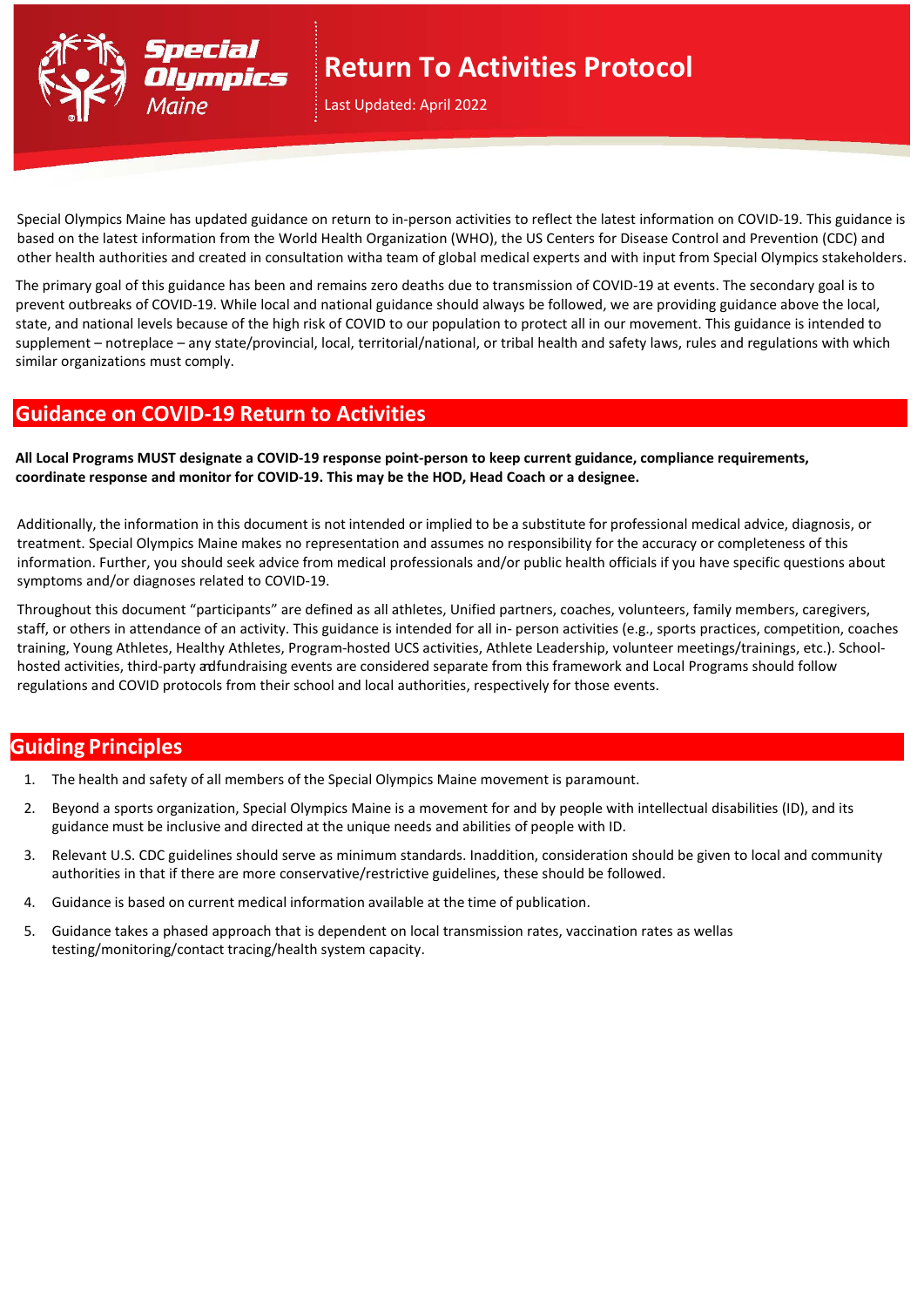# **Special Olympics Maine Return to Activities Protocol**



#### **Revised March 2022**

If in-person activities are permitted in your local area, follow below guidance (color matrix) to determine protocols needed, in addition to local regulations. Where your community transmission and **vaccination rates intersect determines your risk category. \*\***



| <b>LOW RISK</b>                                                                       | <b>MODERATE RISK</b>                                                                   | <b>SIGNIFICANT RISK</b>                                                                                                         | <b>VERY HIGH RISK</b>                                                                                                                                |
|---------------------------------------------------------------------------------------|----------------------------------------------------------------------------------------|---------------------------------------------------------------------------------------------------------------------------------|------------------------------------------------------------------------------------------------------------------------------------------------------|
| Local regulations for event size<br>additional SO precautions<br>(see green guidance) | Local regulations for event size<br>additional SO precautions<br>(see yellow guidance) | Local Regulations (outdoor)<br>Size restrictions (100 or less indoor)<br>and additional SO precautions<br>(see orange guidance) | Virtual activities only for groups of<br>>10 participants.<br>Groups $\leq 10$ can gather with<br>additional SO precautions<br>(see orange guidance) |

#### **\*KEY DEFINITIONS:**

- Fully Vaccinated: Two (2) weeks after receiving all recommended doses, that a participant is eligible for, of a COVID-19 vaccine(s) that has been listed for emergency use by the World Health Organization (WHO).
- **Participants:** Athletes, Unified partners, Coaches, Officials, Volunteers, HODs, SO Staff, others in attendance of an activity, and families/caregiversif they will not exclusively be in spectator only spaces.
- Community: Generally, the community is the county/district. If data is not available for the county/district, then use the smallest community (e.g., state) for which the data is available.
- **Rolling 7-day average/100,000:** a 7-day moving average, takes the case rates per 100,000 people for the last 7 days, adds them up, and divides it by 7.
- **Local Program**: A Special Olympics Maine Delegation/Team (a Delegation or Team consists of a minimum of one athlete or more).
- **Event**: An event is defined as, but not limited to, training/practice, competition, or any gathering (coordinated by, hosted by, properly registered SOME volunteers) with SOME participants.

#### **\*\*Resourcesfor Identifying 7-Day Rolling Average Case Rate:**

• State Level Data in the US: <https://www.washingtonpost.com/graphics/2020/national/coronavirus-us-cases-deaths/>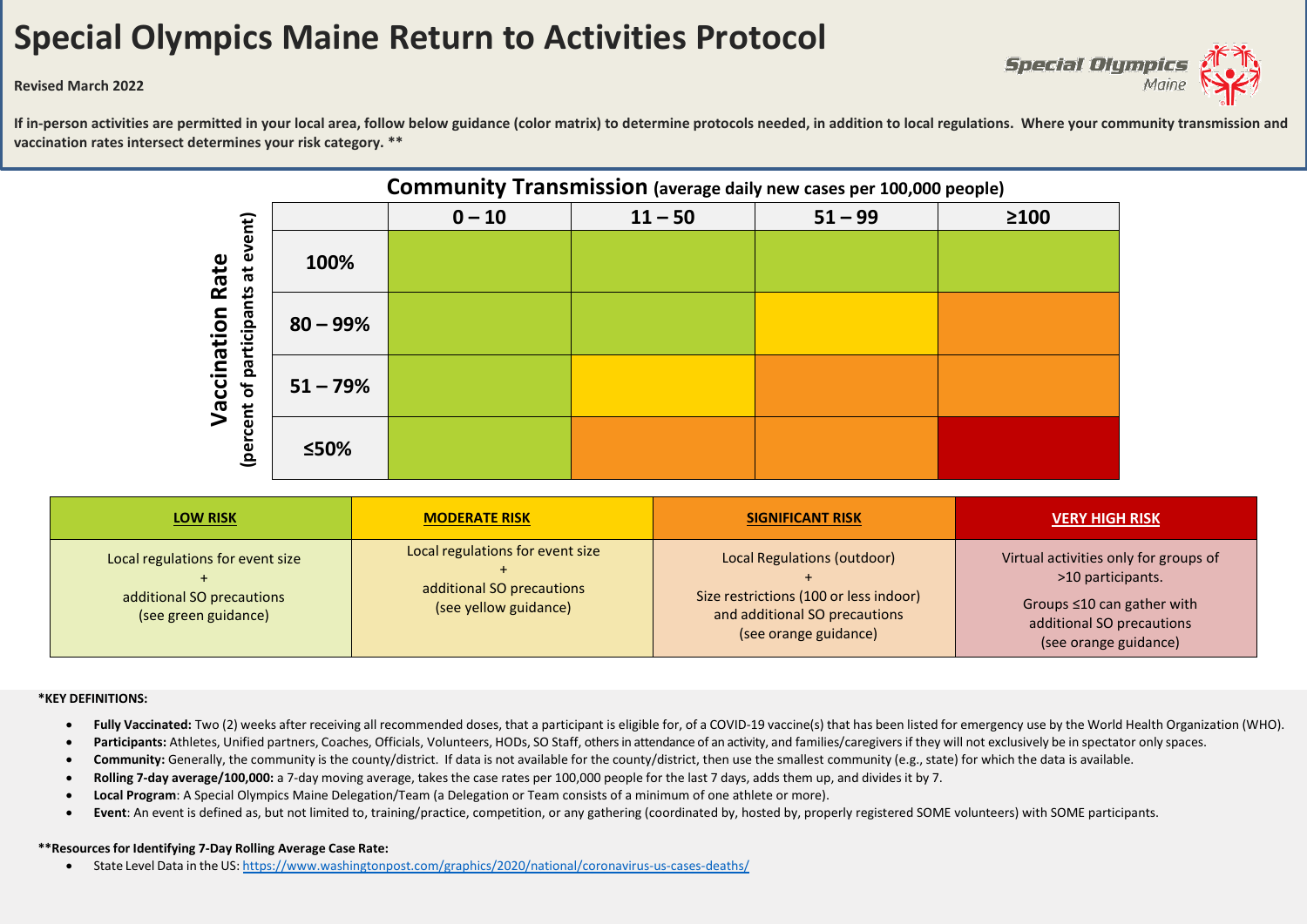| <b>Protocols</b>                                                                                                                                                                                  | <b>Low Risk</b>                                                                                                                                                                                                                                                                                                               | <b>Moderate Risk</b>                                                                                                                                                                                                                                                                                                                                                                                                                                                                                                                                                   | <b>Significant Risk</b>                                                                                                                                                                                                                                                                                                   |
|---------------------------------------------------------------------------------------------------------------------------------------------------------------------------------------------------|-------------------------------------------------------------------------------------------------------------------------------------------------------------------------------------------------------------------------------------------------------------------------------------------------------------------------------|------------------------------------------------------------------------------------------------------------------------------------------------------------------------------------------------------------------------------------------------------------------------------------------------------------------------------------------------------------------------------------------------------------------------------------------------------------------------------------------------------------------------------------------------------------------------|---------------------------------------------------------------------------------------------------------------------------------------------------------------------------------------------------------------------------------------------------------------------------------------------------------------------------|
| <b>Pre-event testing</b><br>Negative COVID-19 test<br>required within 72 hours<br>prior to arrival at event.<br>Pre-event testing is not<br>required for regularly<br>occurring sports practices. | Pre-event testing is not required but may be<br>implemented by individual Area Program.                                                                                                                                                                                                                                       | Pre-event testing is required in the following conditions for<br>State & Region competitions/events:<br>At minimum, unvaccinated participants should be tested<br>prior to any indoor competition and/or overnight event:<br>In areas of community transmission rates $11 - 50$<br>51 - 79% of participants are vaccinated*.<br>In areas of community transmission rates $51 - 99$<br>80 - 99% of participants are vaccinated*.<br>PCR testing recommended; however rapid-antigen<br>(including at-home) testing can be used when access to PCR<br>testing is limited. | Pre-event testing is not required but may be implemented by<br>individual Area Program.                                                                                                                                                                                                                                   |
| <b>Event Size and Venue</b>                                                                                                                                                                       | Size and venue per local authority regulations.                                                                                                                                                                                                                                                                               | Size and venue per local authority regulations.                                                                                                                                                                                                                                                                                                                                                                                                                                                                                                                        | Outdoors: Size per local authority regulations<br>Indoors or Mixed Indoors/Outdoors: <100 participants                                                                                                                                                                                                                    |
| Type of sport/activity                                                                                                                                                                            | Per local authority regulations.                                                                                                                                                                                                                                                                                              | Per local authority regulations.<br>Stagger start times to reduced crowding at the event.                                                                                                                                                                                                                                                                                                                                                                                                                                                                              | Per local authority regulations.<br>For non-sport (e.g., leadership trainings, meetings, etc.):<br>Maintain physical distancing and minimize direct contact.                                                                                                                                                              |
| <b>Forms</b>                                                                                                                                                                                      | All participants complete the COVID Code of<br>Conduct & Risk Form.<br>All athletes, Unified partners, coaches, and<br>volunteers must submit Communicable<br>Disease Waiver.                                                                                                                                                 | All participants complete the COVID Code of Conduct &<br><b>Risk Form.</b><br>All athletes, Unified partners, coaches, and volunteers<br>must submit Communicable Disease Waiver.                                                                                                                                                                                                                                                                                                                                                                                      | All participants complete the COVID Code of Conduct &<br>Risk Form.<br>All athletes, Unified partners, coaches, and volunteers must<br>submit Communicable Disease Waiver.                                                                                                                                                |
| <b>Operations</b>                                                                                                                                                                                 | Local Programs and Event Organizers must<br>have a COVID Point of Contact identified.<br>Event organizers must have a plan for<br>identifying and isolating individuals with<br>COVID symptoms, rapid testing (if necessary),<br>contract tracing for the event, and notifying<br>health authorities, per local requirements. | Local Programs and Event organizers must have a COVID<br>Point of Contact identified.<br>Event organizers must have a plan for identifying and<br>isolating individuals with COVID symptoms, rapid testing<br>(if necessary), contract tracing for the event, and notifying<br>health authorities, per local requirements.                                                                                                                                                                                                                                             | Local Programs and Event organizers must have a COVID<br>Point of Contact identified.<br>Event organizers must have a plan for identifying and<br>isolatingindividuals with COVID symptoms, rapid testing (if<br>necessary), contract tracing for the event, and notifying<br>health authorities, per local requirements. |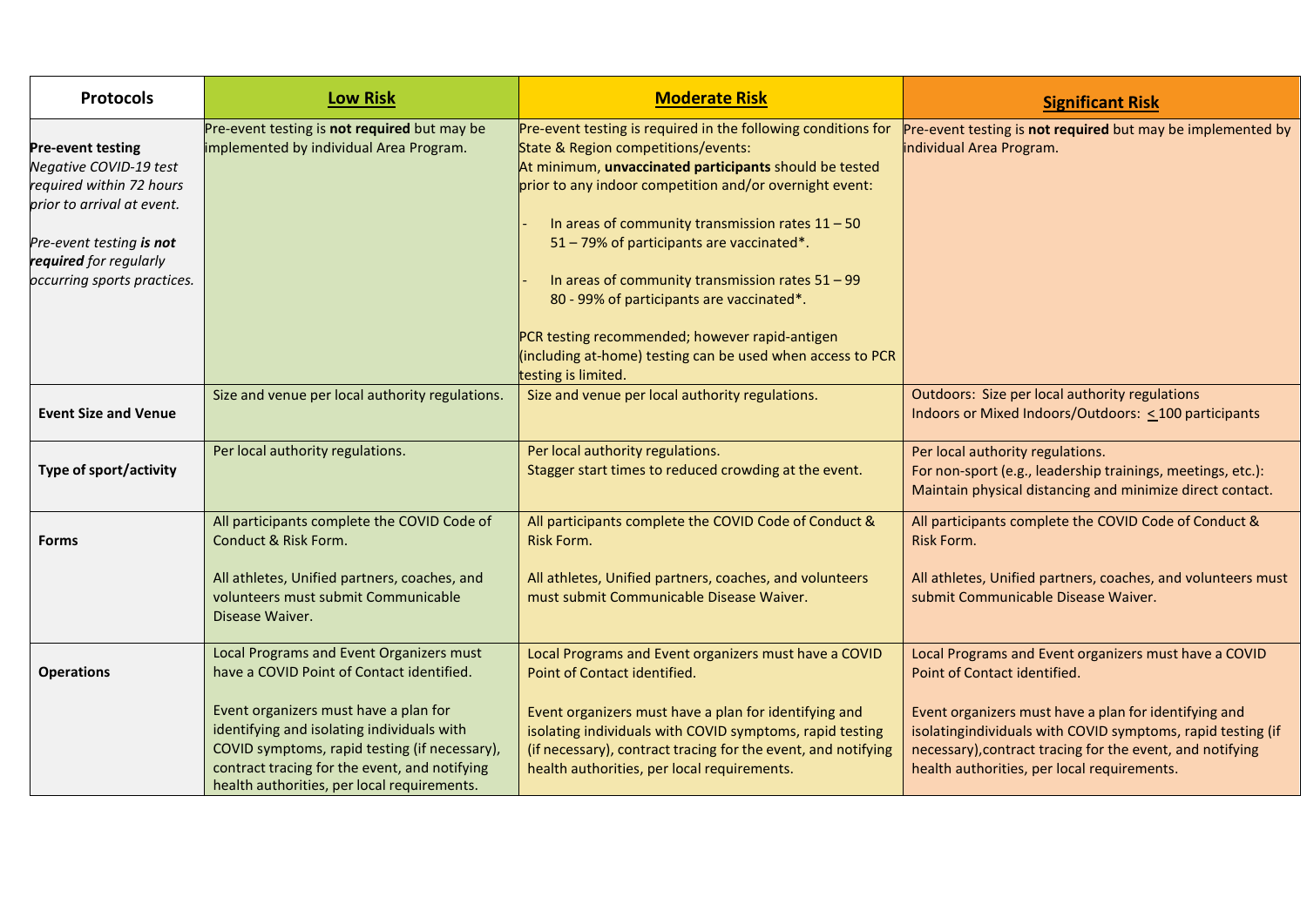| <b>Onsite Screening</b><br>Required of all events:<br>Signage on preventive<br>measures (handwashing<br>distancing and masking)<br>and education on<br>symptoms and reminder<br>to stayhome if sick or any<br>symptoms. | No onsite screening required.                                                                                                                                                                                                                                                                                                                                                                                           | Verbal confirmation of no symptoms for all participants<br>and spectators + recommended onsite temperature<br>checks on arrival (each day, if multiple days).                                                                                                                                                                                                                                           | Written confirmation (electronically or paper) of no<br>symptoms for all participants + recommended onsite<br>temperature checks.<br>Verbal confirmation for spectators on arrival + recommended<br>temperature check (each day, if event is multiple days). |
|-------------------------------------------------------------------------------------------------------------------------------------------------------------------------------------------------------------------------|-------------------------------------------------------------------------------------------------------------------------------------------------------------------------------------------------------------------------------------------------------------------------------------------------------------------------------------------------------------------------------------------------------------------------|---------------------------------------------------------------------------------------------------------------------------------------------------------------------------------------------------------------------------------------------------------------------------------------------------------------------------------------------------------------------------------------------------------|--------------------------------------------------------------------------------------------------------------------------------------------------------------------------------------------------------------------------------------------------------------|
| <b>Positive COVID test or</b><br>previous COVID<br>disease                                                                                                                                                              | Per local authority regulations.<br>Athletes and Unified partners should receive<br>medical clearance prior to participating in<br>sport.                                                                                                                                                                                                                                                                               | Per local authority regulations.<br>Athletes and Unified partners must receive medical<br>clearance prior to participating in sport.                                                                                                                                                                                                                                                                    | Per local authority regulations.<br>Athletes and Unified partners must receive medical clearance<br>prior to participating in sport.                                                                                                                         |
| <b>Masking</b><br>Not required during<br>rigorous exercise.                                                                                                                                                             | Masks recommended for ALL participants.                                                                                                                                                                                                                                                                                                                                                                                 | Masks required for ALL participants indoors.<br>Masks recommended outdoors when unable to<br>physically distance.                                                                                                                                                                                                                                                                                       | Masks required for ALL participants.                                                                                                                                                                                                                         |
| Transportation                                                                                                                                                                                                          | Masking required for all on any SO<br>transportation, unless all participants are<br>vaccinated.                                                                                                                                                                                                                                                                                                                        | Masking required for all on any SO transportation, unless<br>all participants are vaccinated.                                                                                                                                                                                                                                                                                                           | Private transportation encouraged as much as possible.<br>Masking required for all on any SO transportation.                                                                                                                                                 |
| <b>Travel</b><br>All travel requirements<br>for host Region & State<br>as well as for return to<br>home should also be<br>considered in planning.                                                                       | If traveling from a moderate risk (yellow)<br>location, you should be vaccinated. If<br>unvaccinated, you are permitted to travel<br>with a negative test in accordance with the<br>requirements of the moderate risk (yellow)<br>location.<br>If air/train travel, recommended that a<br>COVID-19 test be taken prior to departing<br>home location. Individuals with positive<br>results are instructed to stay home. | If traveling from another moderate risk (yellow) location,<br>a negative COVID-19 test should be required prior to<br>departing home location. Individuals with positive results<br>are instructed to stay home. (See pre-event testing<br>requirements in line one (1) of protocol grid.)<br>If traveling from an area of low risk (green), taking a<br>COVID-19 test upon return home is recommended. | Not permitted outside local area, state, province/territory.                                                                                                                                                                                                 |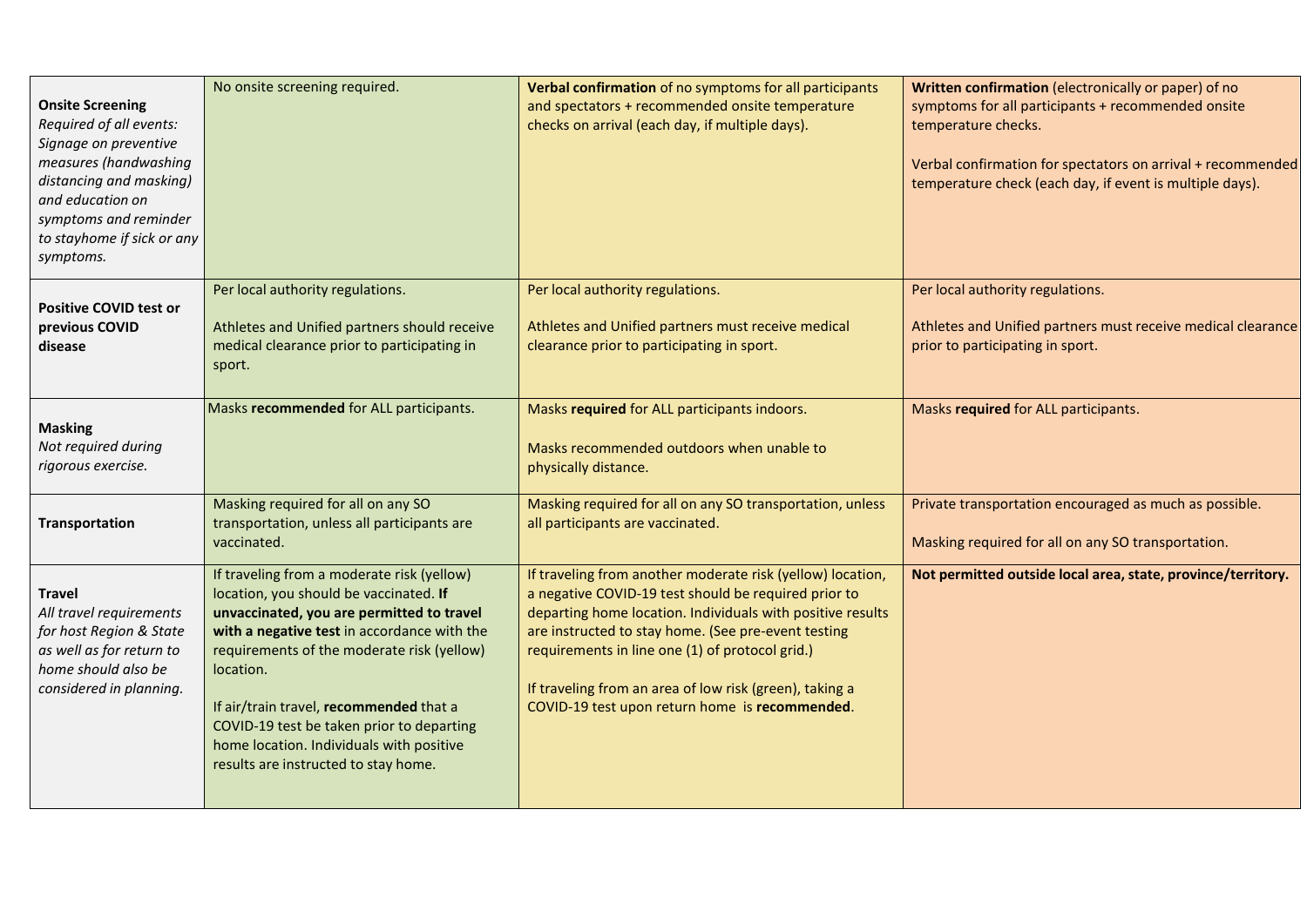| Overnight<br><b>Accommodations</b>                                       | No limitation on number of vaccinated<br>individuals sharing a room, per local<br>regulations.<br>If one individual is unvaccinated, max of 2 per<br>room, unless living in the same household. | Up to 4 vaccinated individuals may share a room.<br>If one individual is unvaccinated, max of 2 per room,<br>unless living in the same household. | Overnight events with accommodations organized by SO<br>notpermitted.                                                                                                        |
|--------------------------------------------------------------------------|-------------------------------------------------------------------------------------------------------------------------------------------------------------------------------------------------|---------------------------------------------------------------------------------------------------------------------------------------------------|------------------------------------------------------------------------------------------------------------------------------------------------------------------------------|
| Sanitization                                                             | Sanitization protocol for all communal shared<br>areas and frequently touched surfaces +<br>shared equipment between uses.                                                                      | Sanitization protocol for all communal shared areas and<br>frequently touched surfaces + shared equipment between<br>uses.                        | Sanitization protocol for all communal shared areas and<br>frequently touched surfaces + shared equipment between<br>uses.                                                   |
| <b>Spectators</b><br>Sideline observers (e.g.,<br>family, support staff) | Permitted per local authority regulations.<br>Separation from participants as much as<br>possible.                                                                                              | Limited. Must be separated from athletes and not attend<br>participant areas if unvaccinated.                                                     | Limited. Must be separated from athletes and not attend<br>participant areas.                                                                                                |
| <b>Meals</b>                                                             | No restrictions on meals.                                                                                                                                                                       | Recommend no self-serve buffet meals. Participants<br>should bring own waterbottles. Stagger mealtimes and<br>dining groups as much as possible.  | Participants bring their own meals and water bottles<br>and/orpick-up only. Stagger mealtimes and dining groups.                                                             |
| <b>Ceremonies</b>                                                        | Follow size restrictions, venue options and risk<br>mitigation guidance per above.                                                                                                              | Follow size restrictions, venue options and risk mitigation<br>guidance per above.                                                                | Follow size restrictions, venue options and risk mitigation<br>guidance per above. Find alternatives to placing medals<br>around the athletes' necks to maintain distancing. |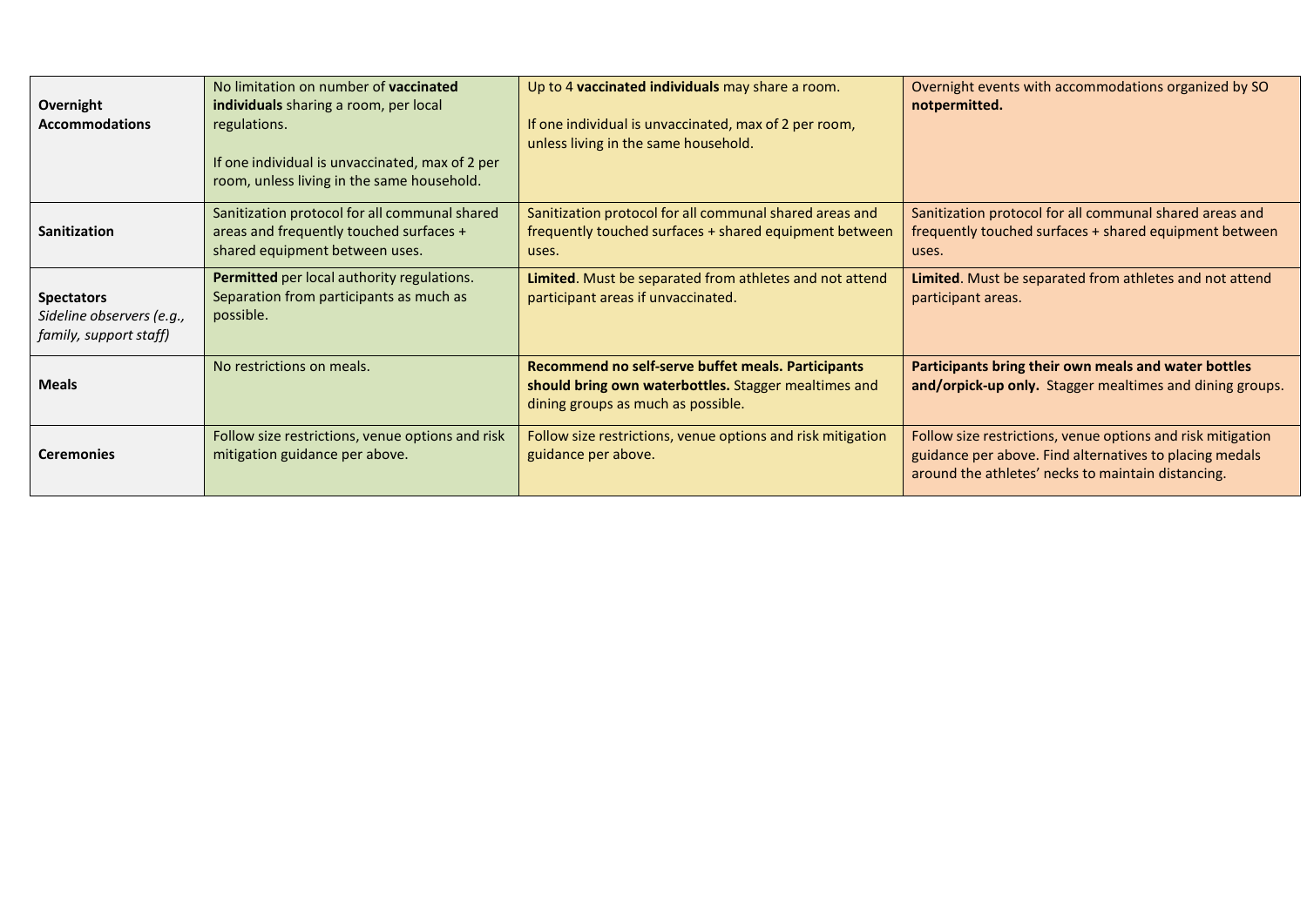### **Onsite Screening Protocol for COVID-19**

Regular education must be provided to all athletes, staff, volunteers, coaches, families, and caregivers reminding them stay home if they have a fever or any signs and symptoms (cough, shortness of breath, fatigue, muscle or body aches, headache, new loss of taste or smell, sore throat, congestion or runny nose, nausea or vomiting, diarrhea). Individuals must not participate in any activities if they are sick, for their own health and to reduce transmission of any infections to others. Instruct anyone who is ill to contact their own health provider for further evaluation.

However, in addition to this education, before or prior to entering an activity, practice, event, or gathering, for **Green** level, you must have signage that reminds individuals who are sick or experiencing symptoms of COVID-19 to not enter the venue or participate in the event.

For **Yellow** and **Orange** level events (Moderate and Significant Risk), Program:

- 1. Must set-up a space for screening that maintains physical distance (6ft/2m) during screening.
- 2. Must ask the following questions verbally for Yellow and in written form for Orange (so you have documentation):
	- a. In the last 14 days, have you had contact with someone who has been sick with COVID-19? i. If yes, they should self-quarantine per local regulations.
	- b. Have you had a fever in the last week (temperature of 100.4°F/37.8°C or higher)?
	- c. Do you have a cough and/or difficulty breathing?
	- d. Do you have any other signs or symptoms of COVID-19 (fatigue, muscle or body aches, headache, new loss of taste or smell, sore throat, congestion or runny nose, nausea or vomiting, diarrhea)?
- 3. Recommend conducting onsite measurement of temperature using thermometer, if possible (preferred non-touch thermal scanning thermometer if possible).
	- a. Fever equals temperature of 100.4°F/37.8°C or higher.
	- b. If high, may re-test after 5 minutes to ensure temperature is accurate.
- 4. Must record all names, results and contact information and keep in case needed for contact tracing or reporting (*Template available in supplemental materials*).
- 5. If yes to any questions regarding symptoms and/or elevated temperature, participants MUST be isolated from the group (at minimum, kept 2m/6ft apart from others and with mask on), be sent home, and instructed to contact their healthcare provider for evaluation.
	- a. Participants who are found to have COVID-19 symptoms must wait 7 days after symptoms resolve to return to activity OR must provide written proof of physician clearance to Special Olympics to return earlier.
	- b. Participants who test positive for/have COVID-19 must provide written medical clearance before returning to sport and fitness activities.

**Questions? [Contact](mailto:Contact) Special Olympics Maine State Office: 207-879-0489 or info@somaine.org**

# **Glossary of Terms**

- **Fully Vaccinated:** Two (2) weeks after receiving all recommended doses, that a participant is eligible for, of a COVID-19 vaccine(s) that has been listed for emergency use by the World Health Organization (WHO).
- **Participants:** Athletes, Unified partners, Coaches, Officials, Volunteers, HODs, SO Staff, others in attendance of an activity, and families/caregivers if they will not exclusively be in spectator only spaces.
- **Community:** Generally, the community is the county/district. If data is not available for the county/district, then use the smallest community (e.g., state) for which the data is available.
- **Rolling 7-day average/100,000:** a 7-day moving average, takes the case rates per 100,000 people for the last 7 days, adds them up, and divides it by 7.
- **Local Program**: A Special Olympics Maine Delegation/Team (a Delegation or Team consists of a minimum of one athlete or more).
- **Event**: An event is defined as, but not limited to, training/practice, competition, or any gathering (coordinated by, hosted by, properly registered SOME volunteers) with SOME participants.